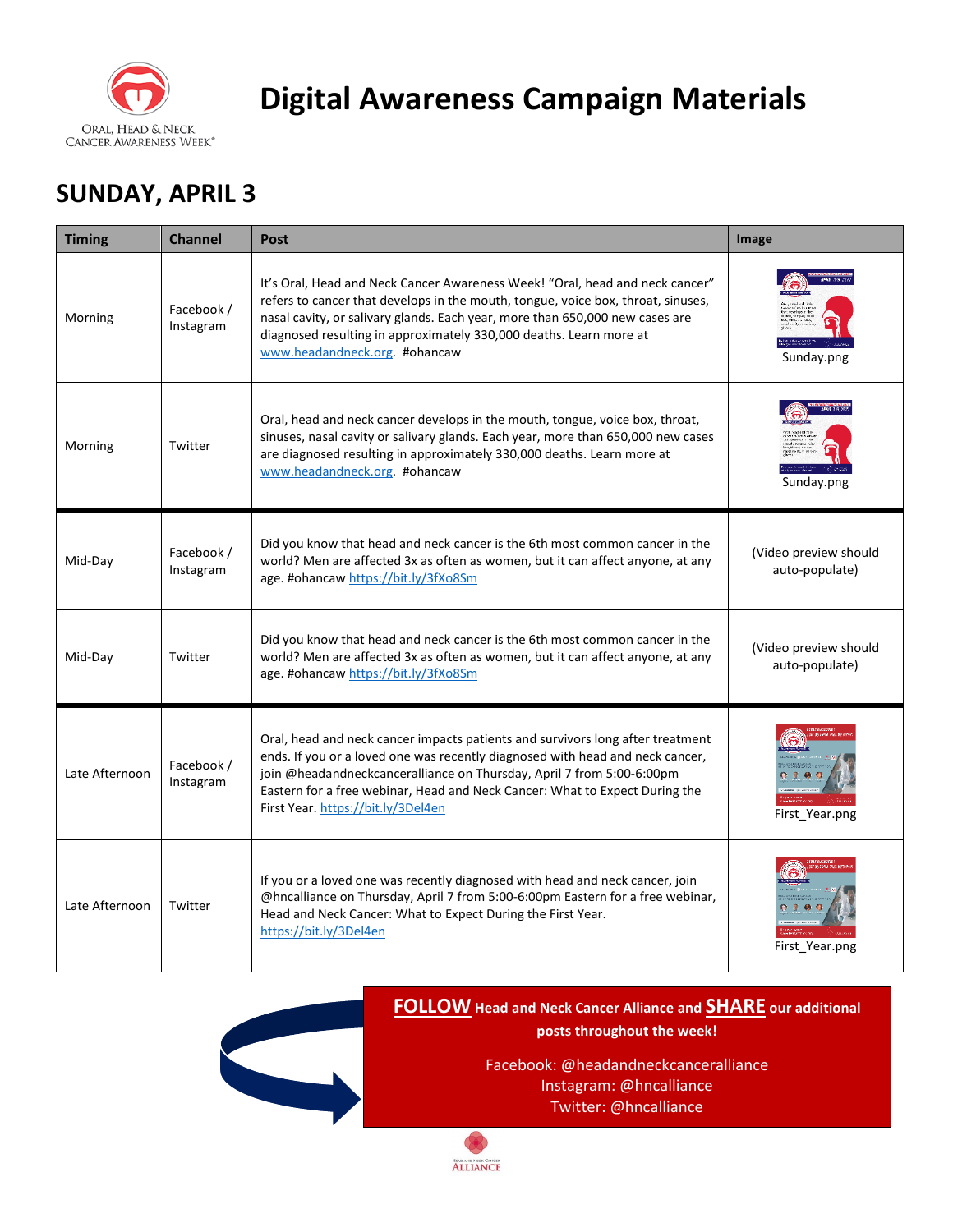

### **MONDAY, APRIL 4**

| <b>Timing</b>     | <b>Channel</b>          | Post                                                                                                                                                                                                                                                                                                                                                                                                                                                                                                       | Image                                   |
|-------------------|-------------------------|------------------------------------------------------------------------------------------------------------------------------------------------------------------------------------------------------------------------------------------------------------------------------------------------------------------------------------------------------------------------------------------------------------------------------------------------------------------------------------------------------------|-----------------------------------------|
| Morning           | Facebook /<br>Instagram | HPV is a potentially cancer-causing virus that is responsible for a 225% increase in<br>throat cancer diagnoses over the last few decades. But HPV, and the cancer it can<br>cause, is preventable. HPV vaccination is real-world cancer prevention.<br>https://bit.ly/3fKIPB8 #ohancaw                                                                                                                                                                                                                    | Monday.png                              |
| Morning           | Twitter                 | HPV is a potentially cancer-causing virus that is responsible for a 225% increase in<br>throat cancer diagnoses over the last few decades. But HPV, and the cancer it can<br>cause, is preventable. HPV vaccination is real-world cancer prevention.<br>https://bit.ly/3fKIPB8 #ohancaw                                                                                                                                                                                                                    | Monday.png                              |
| Mid-Day           | Facebook /<br>Instagram | Human papillomavirus (HPV) is responsible for approximately 70% of throat cancer<br>diagnoses made each year in the US. In 2018, throat cancer surpassed cervical cancer<br>as the most common HPV-related cancer. Learn more about HPV and the importance<br>of vaccination. https://bit.ly/3mMAK1T #ohancaw                                                                                                                                                                                              | (Video preview should<br>auto-populate) |
| Mid-Day           | Twitter                 | HPV is responsible for approximately 70% of throat cancer diagnoses made each year<br>in the US. In 2018, throat cancer surpassed cervical cancer as the most common HPV-<br>related cancer. Learn more about HPV and the importance of vaccination.<br>https://bit.ly/3mMAK1T #ohancaw                                                                                                                                                                                                                    | (Video preview should<br>auto-populate) |
| Late<br>Afternoon | Facebook /<br>Instagram | Human papillomavirus (HPV) is an increasingly common cause of head and neck<br>cancer. Fortunately, there is a vaccine to prevent infection with HPV and the cancers<br>it causes. Recommended for preteens ages 11-13, the vaccine is cancer PREVENTION<br>in the truest sense. This week, in honor of Oral, Head and Neck Cancer Awareness<br>Week and Adolescent Immunization Action Week, schedule a visit to get your<br>adolescents up to date on their recommended vaccines. https://bit.ly/358uOKH | (Page preview should<br>auto-populate)  |
| Late<br>Afternoon | Twitter                 | HPV is a leading cause of head and neck cancer, but there's a vaccine to prevent it.<br>Recommended for preteens ages 11-13, the vaccine is cancer PREVENTION in the<br>truest sense. Schedule a visit to get your kids up to date on their recommended<br>vaccines! #ohancaw https://bit.ly/358uOKH                                                                                                                                                                                                       | (Page preview should<br>auto-populate)  |

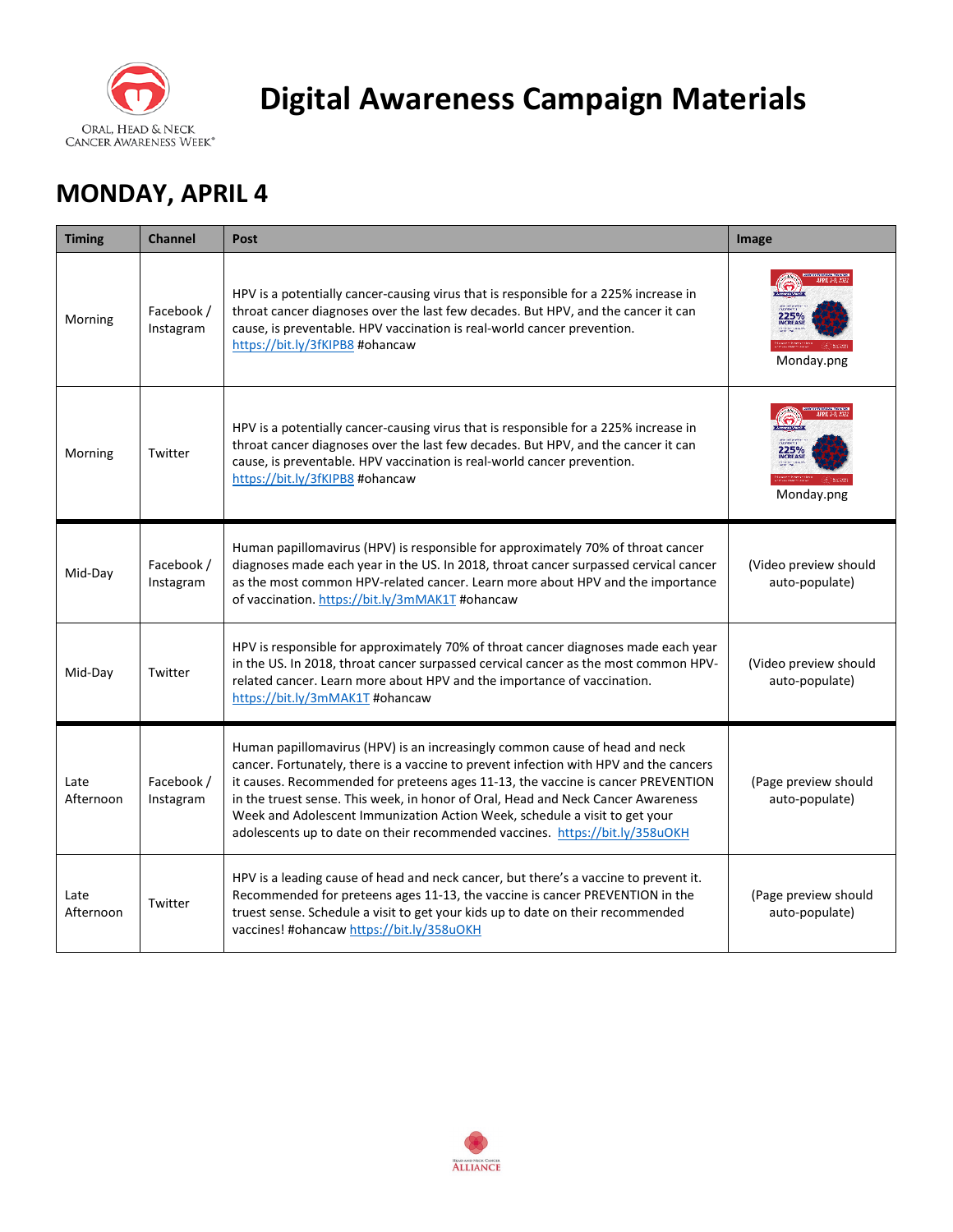

## **TUESDAY, APRIL 5**

| <b>Timing</b>     | <b>Channel</b>          | <b>Post</b>                                                                                                                                                                                                                                                                                                                                                                                                                                                                                    | Image                                   |
|-------------------|-------------------------|------------------------------------------------------------------------------------------------------------------------------------------------------------------------------------------------------------------------------------------------------------------------------------------------------------------------------------------------------------------------------------------------------------------------------------------------------------------------------------------------|-----------------------------------------|
| Morning           | Facebook /<br>Instagram | Have you noticed a red or white spot in your mouth that doesn't heal or that has<br>increased in size? Or do you have a sore throat or swollen tonsil, changes in your<br>voice, a lump in your neck, or an earache? Don't ignore it! The symptoms of oral, head<br>and neck cancer can be easy to overlook. Learn more at www.headandneck.org.<br>#ohancaw                                                                                                                                    | Tuesday.png                             |
| Morning           | Twitter                 | Do you have a red or white spot in your mouth that doesn't heal; a sore throat or swollen<br>tonsil; changes in your voice; a lump in your neck; or an earache? Don't ignore it! The<br>symptoms of head and neck cancer are easy to overlook. Learn more at<br>www.headandneck.org. #ohancaw                                                                                                                                                                                                  | Tuesday.png                             |
| Mid-Day           | Facebook /<br>Instagram | Head and neck cancer has a survival rate of more than 80% if it's caught early, but<br>most people do not know the symptoms. Today, in recognition of Oral, Head and Neck<br>Cancer Awareness Week, we encourage you to learn the warning signs. Early detection<br>matters. Learn more at www.headandneck.org. #ohancaw https://bit.ly/3CUdDbu                                                                                                                                                | (Video preview should<br>auto-populate) |
| Mid-Day           | Twitter                 | Head and neck cancer has a survival rate of more than 80% if it's caught early, but<br>most people do not know the symptoms. In recognition of Oral, Head and Neck Cancer<br>Awareness Week, we encourage you to learn the warning signs. #ohancaw<br>https://bit.ly/3CUdDbu                                                                                                                                                                                                                   | (Video preview should<br>auto-populate) |
| Late<br>Afternoon | Facebook /<br>Instagram | The incidence of throat cancer is rapidly increasing among young adults without<br>traditional risk factors. This dramatic increase in cancer of the tonsils and base of the<br>tongue is attributed to infection with human papillomavirus (HPV), a potentially<br>cancer-causing sexually transmitted virus. It's impossible to know if you're at risk due<br>to HPV, so early detection is your best defense. Learn the risk factors. Know the<br>symptoms. https://bit.ly/3Nf6jwy #ohancaw | (Page preview should<br>auto-populate)  |
| Late<br>Afternoon | Twitter                 | The incidence of throat cancer is increasing among young adults due to HPV, a<br>potentially cancer-causing STI. It's impossible to know if you're at risk, so early<br>detection is your best defense. https://bit.ly/3Nf6jwy #ohancaw                                                                                                                                                                                                                                                        | (Page preview should<br>auto-populate)  |

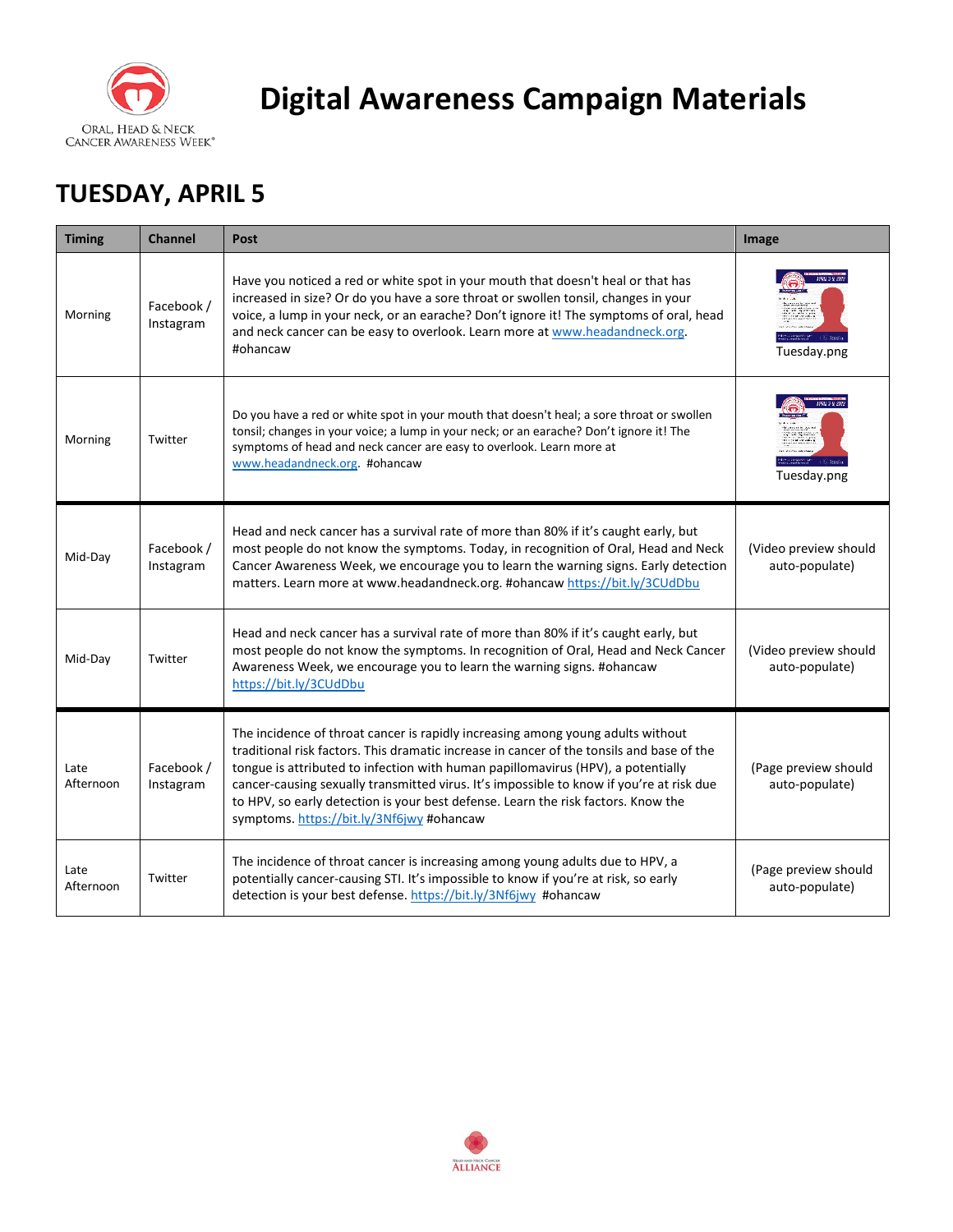

## **WEDNESDAY, APRIL 6**

| <b>Timing</b>  | <b>Channel</b>          | Post                                                                                                                                                                                                                                                                                 | Image                                   |
|----------------|-------------------------|--------------------------------------------------------------------------------------------------------------------------------------------------------------------------------------------------------------------------------------------------------------------------------------|-----------------------------------------|
| Morning        | Facebook /<br>Instagram | According to the National Cancer Institute, tobacco and alcohol use are<br>very strong risk factors for oral, head and neck cancer, particularly those of<br>the tongue, mouth, throat and voice box. Learn the risk factors to protect<br>yourself. https://bit.ly/2ZQLsM7 #ohancaw | Wednesday.png                           |
| Morning        | Twitter                 | According to the National Cancer Institute, tobacco and alcohol use are<br>very strong risk factors for oral, head and neck cancer, particularly those of<br>the tongue, mouth, throat and voice box. Learn the risk factors to protect<br>yourself. https://bit.ly/2ZQLsM7 #ohancaw | Wednesday.png                           |
| Mid-Day        | Facebook /<br>Instagram | Think head and neck cancer only affects smokers? Think again. Are you at<br>an increased risk of developing HNC? Learn more at<br>www.headandneck.org. #ohancaw https://bit.ly/3sY211T                                                                                               | (Video preview should<br>auto-populate) |
| Mid-Day        | Twitter                 | Think head and neck cancer only affects smokers? Think again. Are you at<br>an increased risk of developing HNC? Learn more at<br>www.headandneck.org. #ohancaw https://bit.ly/3sY211T                                                                                               | (Video preview should<br>auto-populate) |
| Late Afternoon | Facebook /<br>Instagram | Did you know oral, head and neck cancer is affecting adults under age 60 in<br>record numbers, due to human papillomavirus (HPV)? Learn about HPV<br>and why vaccination is important for children and young adults.<br>http://bit.ly/2V7PeZN #ohancaw                               | (Page preview should<br>auto-populate)  |
| Late Afternoon | Twitter                 | Did you know oral, head and neck cancer is affecting adults under age 60 in<br>record numbers, due to human papillomavirus (HPV)? Learn about HPV<br>and why vaccination is important for children and young adults.<br>http://bit.ly/2V7PeZN #ohancaw                               | (Page preview should<br>auto-populate)  |

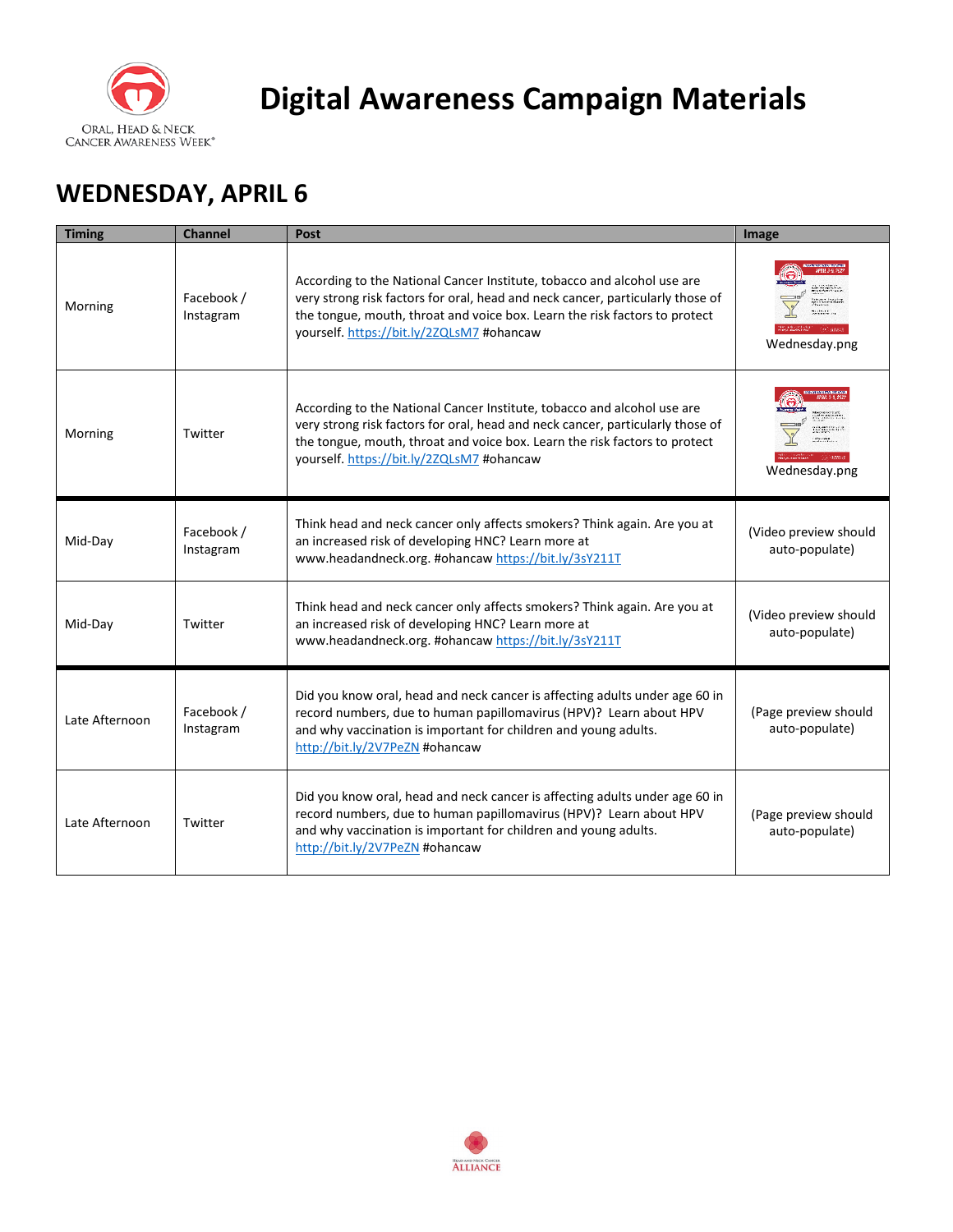

## **THURSDAY, APRIL 7**

| <b>Timing</b>     | <b>Channel</b>          | Post                                                                                                                                                                                                                                                                                                                                                                                                                                                                                                | Image                                  |
|-------------------|-------------------------|-----------------------------------------------------------------------------------------------------------------------------------------------------------------------------------------------------------------------------------------------------------------------------------------------------------------------------------------------------------------------------------------------------------------------------------------------------------------------------------------------------|----------------------------------------|
| Morning           | Facebook /<br>Instagram | Oral, head and neck cancer impacts patients and survivors long after treatment<br>ends. If you or a loved one was recently diagnosed with head and neck cancer, join<br>@headandneckcanceralliance TODAY from 5:00-6:00pm Eastern for a free webinar,<br>Head and Neck Cancer: What to Expect During the First Year. https://bit.ly/3Del4en                                                                                                                                                         | First_Year.png                         |
| Morning           | Twitter                 | If you or a loved one was recently diagnosed with head and neck cancer, join<br>@headandneckcanceralliance TODAY from 5:00-6:00pm Eastern for a free webinar,<br>Head and Neck Cancer: What to Expect During the First Year. https://bit.ly/3Del4en                                                                                                                                                                                                                                                 | First_Year.png                         |
| Mid-Day           | Facebook /<br>Instagram | Early detection is key to improving the health outcomes of head and neck cancer<br>patients. Take an active role in protecting yourself by performing a head and neck<br>self-exam. A few simple steps can help you identify changes that should be<br>examined by a doctor or dentist. #ohancaw https://bit.ly/3D6rVX6                                                                                                                                                                             | Thursday.png                           |
| Mid-Day           | Twitter                 | Take an active role in protecting yourself by performing a head and neck self-exam.<br>A few simple steps can help you identify changes that should be examined by a<br>doctor or dentist. #ohancaw https://bit.ly/3D6rVX6                                                                                                                                                                                                                                                                          | Thursday.png                           |
| Late<br>Afternoon | Facebook /<br>Instagram | In honor of Oral, Head and Neck Cancer Awareness Week, we pay tribute to every<br>patient, survivor and caregiver who has battled HNC. While many survivors return<br>to life more-or-less as they once knew it, many others face lifelong challenges that<br>test their spirit. Many of these long-term effects are unique to head and neck<br>cancer and require tremendous grit and determination to cope with. Take a<br>moment to imagine life in their shoes. #ohancaw https://bit.ly/3tDtLff | (Page preview should<br>auto-populate) |
| Late<br>Afternoon | Twitter                 | While many head and neck cancer survivors return to life more-or-less as they once<br>knew it, many others face lifelong challenges that test their spirit. Take a moment to<br>imagine life in their shoes. #ohancaw https://bit.ly/3tDtLff                                                                                                                                                                                                                                                        | (Page preview should<br>auto-populate) |

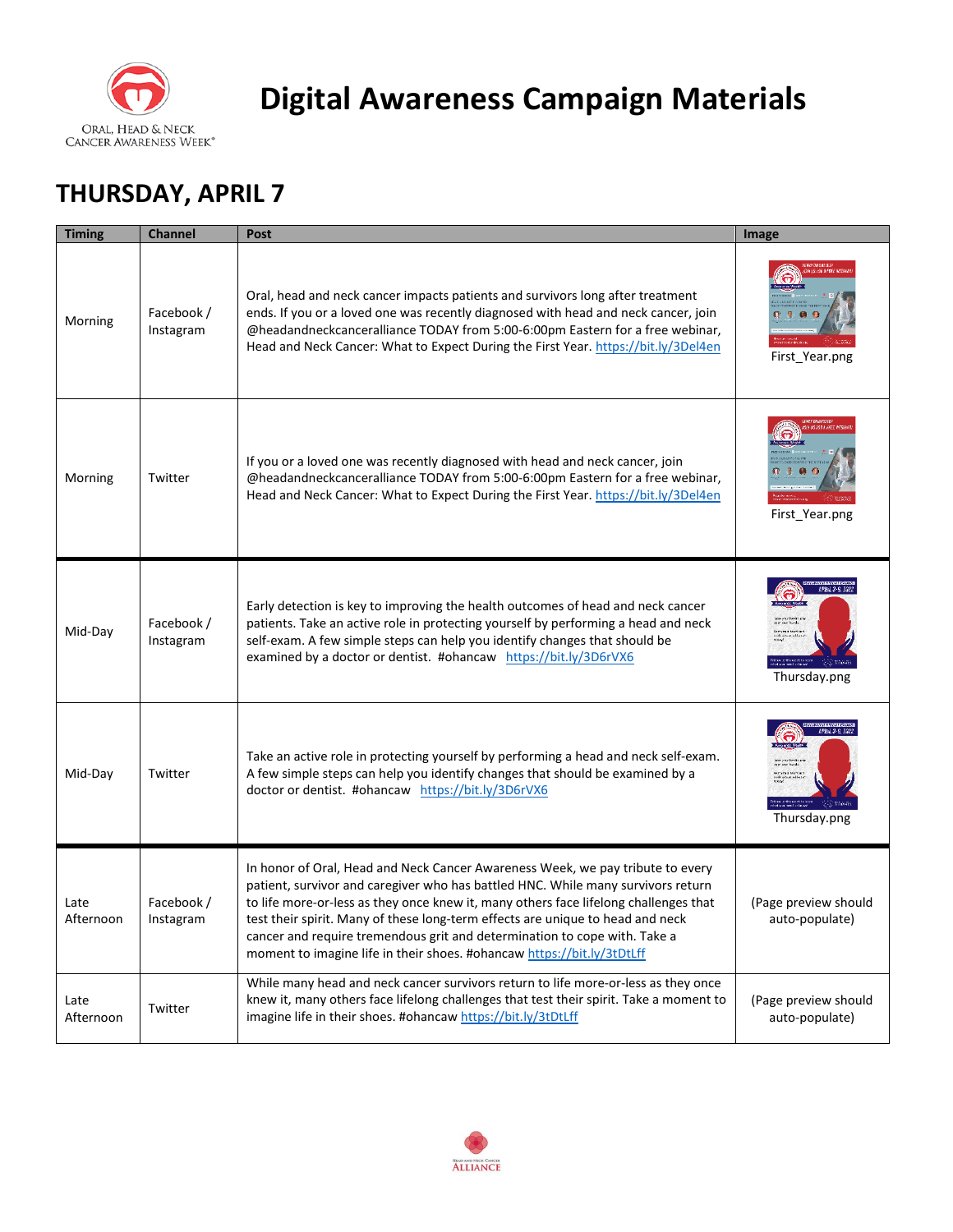

### **FRIDAY, APRIL 8**

| <b>Timing</b>     | <b>Channel</b>          | <b>Post</b>                                                                                                                                                                                                                                                                                                                                                                     | Image                                  |
|-------------------|-------------------------|---------------------------------------------------------------------------------------------------------------------------------------------------------------------------------------------------------------------------------------------------------------------------------------------------------------------------------------------------------------------------------|----------------------------------------|
| Morning           | Facebook /<br>Instagram | Oral, Head and Neck Cancer Awareness Week is about awarenessand wellness!<br>Ensure your personal wellness with a head and neck self-exam. Learn how to do a<br>simple check-up on yourself. Early detection and diagnosis are key to successfully<br>treating head and neck cancer. #ohancaw https://bit.ly/3D6rVX6                                                            | Friday.png                             |
| Morning           | Twitter                 | Ensure your personal wellness with a head and neck cancer self-exam. Learn how to<br>do a simple check-up on yourself. Early detection and diagnosis are key to successfully<br>treating head and neck cancer. #ohancaw https://bit.ly/3D6rVX6                                                                                                                                  | Friday.png                             |
| Mid-Day           | Facebook /<br>Instagram | Did you know the HPV vaccine can prevent 6 types of cancer, including head and neck<br>cancer? The prime time to receive the vaccine is at age 11-13 years old. But during the<br>COVID-19 pandemic, the adolescent vaccination rate dropped by nearly 75%. Take the<br>time to get your preteens and teenagers caught up on their vaccines. #ohancaw<br>https://bit.ly/3ut37oe | (Page preview should<br>auto-populate) |
| Mid-Day           | Twitter                 | The HPV vaccine can prevent 6 types of cancer, including throat cancer. But during the<br>COVID-19 pandemic, the vaccination rate for preteens dropped by nearly 75%. Take<br>the time to get your preteens and teenagers caught up on their vaccines. #ohancaw<br>https://bit.ly/3ut37oe                                                                                       | (Page preview should<br>auto-populate) |
| Late<br>Afternoon | Facebook /<br>Instagram | Tobacco use is a major risk factor for developing oral, head and neck cancer. As part of<br>Oral, Head and Neck Cancer Awareness Week, we urge you to quit tobacco products.<br>Get some strategies and tips to help you quit! #ohancaw https://bit.ly/3NgAhQF                                                                                                                  | (Page preview should<br>auto-populate) |
| Late<br>Afternoon | Twitter                 | Tobacco use is a major risk factor for developing oral, head and neck cancer. As part of<br>Oral, Head and Neck Cancer Awareness Week, we urge you to quit tobacco products.<br>Get some strategies and tips to help you quit! #ohancaw https://bit.ly/3NgAhQF                                                                                                                  | (Page preview should<br>auto-populate) |

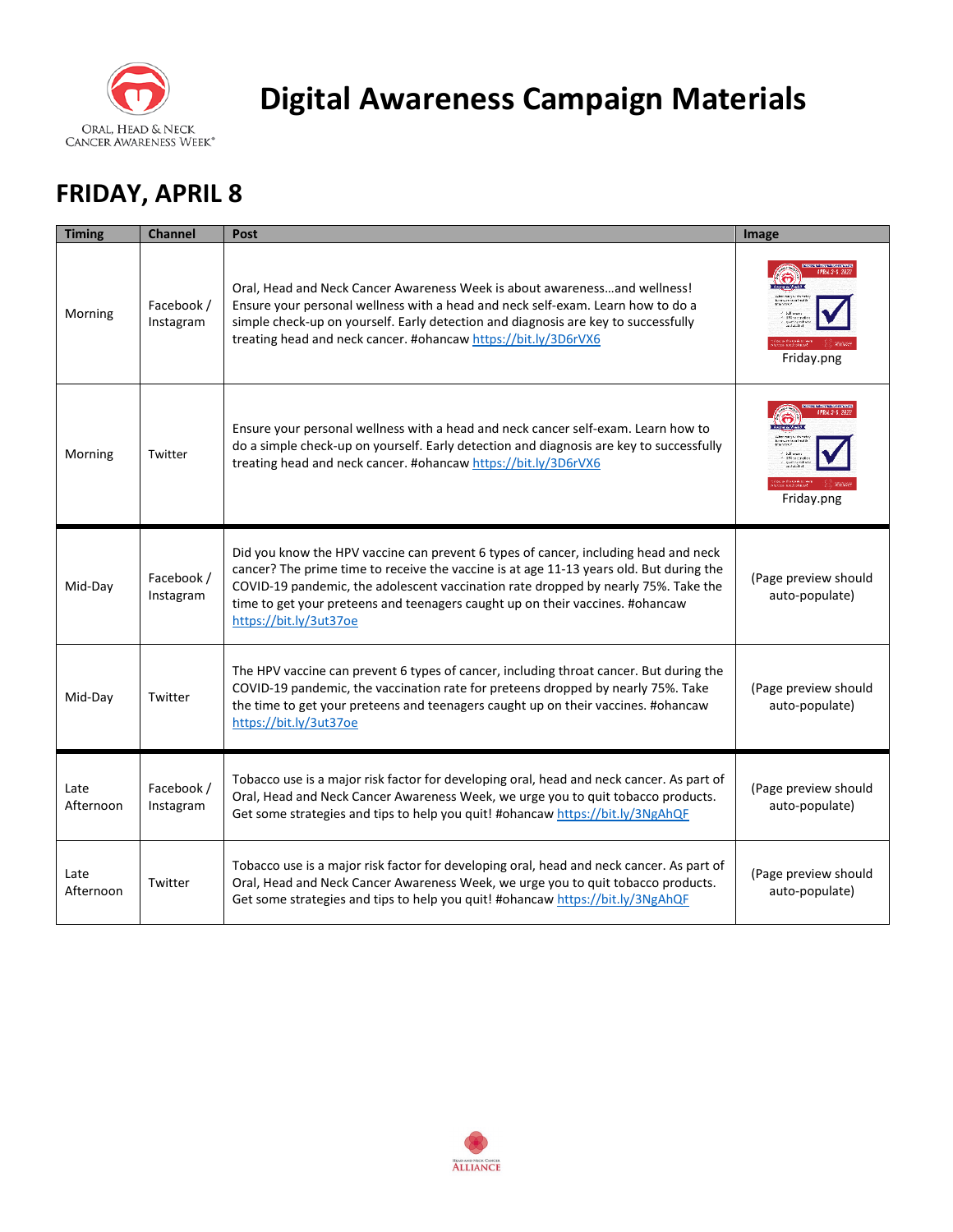

## **SATURDAY, APRIL 9**

| <b>Timing</b>     | <b>Channel</b>          | Post                                                                                                                                                                                                                                                               | Image                                                           |
|-------------------|-------------------------|--------------------------------------------------------------------------------------------------------------------------------------------------------------------------------------------------------------------------------------------------------------------|-----------------------------------------------------------------|
| Morning           | Facebook /<br>Instagram | As we wrap up Oral, Head and Neck Cancer Awareness Week, keep in mind the<br>facts about the 6th most common cancer in the world. #ohancaw<br>https://bit.ly/3fXo8Sm                                                                                               | Saturday.png                                                    |
| Morning           | Twitter                 | As we wrap up Oral, Head and Neck Cancer Awareness Week, keep in mind the<br>facts about the 6th most common cancer in the world. #ohancaw<br>https://bit.ly/3fXo8Sm                                                                                               | Saturday.png                                                    |
| Mid-Day           | Facebook /<br>Instagram | Head and neck cancer can affect anyone at any age. Learn the risk factors, and<br>then do what you can to reduce your risk. Learn more at<br>www.headandneck.org. #ohancaw https://bit.ly/3sY211T                                                                  | (Video preview should<br>auto-populate on your<br>social media) |
| Mid-Day           | Twitter                 | Head and neck cancer can affect anyone at any age. Learn the risk factors, and<br>then do what you can to reduce your risk. Learn more at<br>www.headandneck.org. #ohancaw https://bit.ly/3sY211T                                                                  | (Video preview should<br>auto-populate on your<br>social media) |
| Late<br>Afternoon | Facebook /<br>Instagram | Today, in recognition of Oral, Head and Neck Cancer Awareness Week, we<br>encourage you to review the early symptoms. If you experience any symptoms<br>that last more than 2 weeks, see your doctor or dentist for evaluation.<br>#ohancaw https://bit.ly/3CUdDbu | (Video preview should<br>auto-populate on your<br>social media) |
| Late<br>Afternoon | Twitter                 | Today, in recognition of Oral, Head and Neck Cancer Awareness Week, we<br>encourage you to review the early symptoms. If you experience any symptoms<br>that last more than 2 weeks, see your doctor or dentist for evaluation.<br>#ohancaw https://bit.ly/3CUdDbu | (Video preview should<br>auto-populate on your<br>social media) |

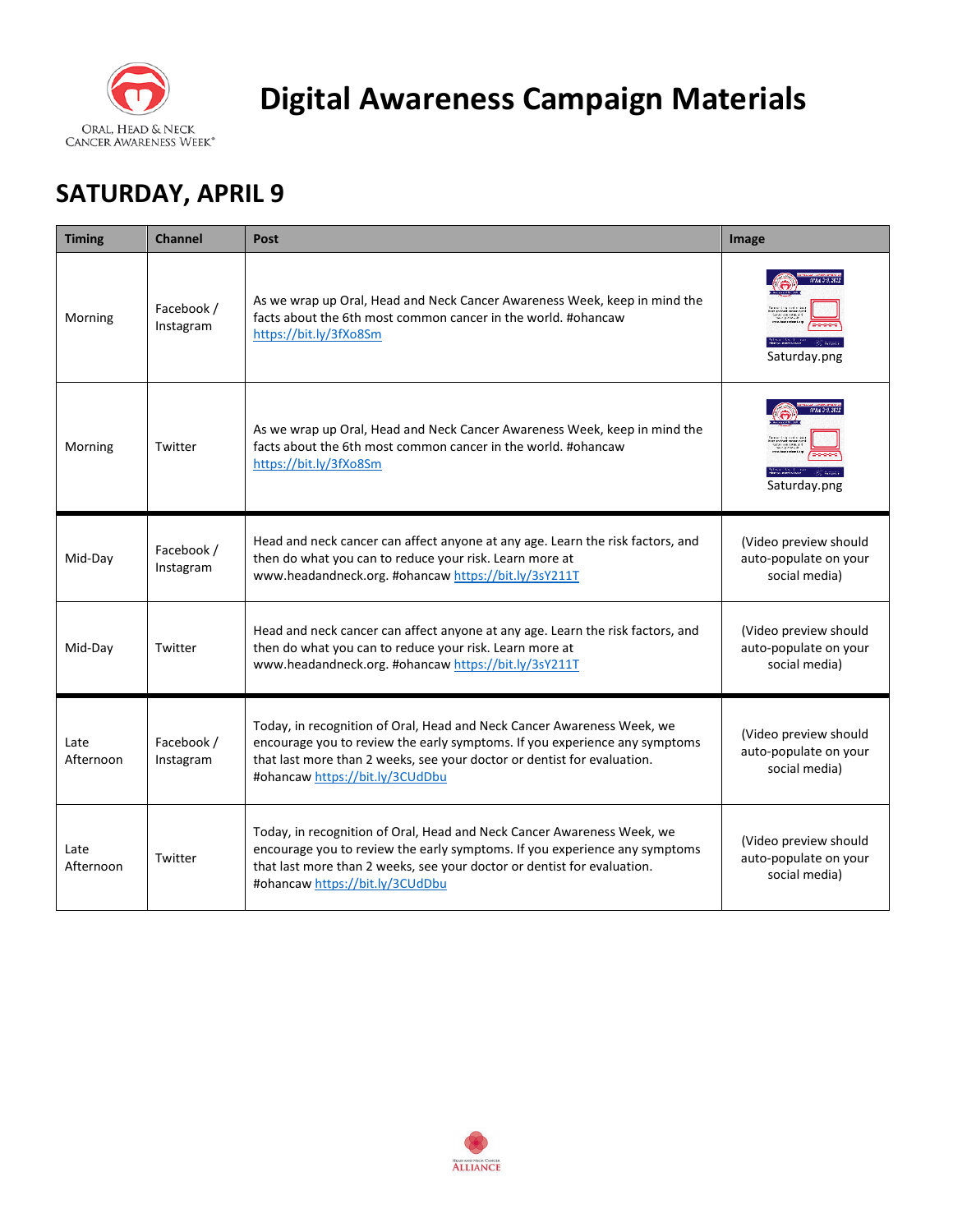

#### **Newsletter or Website Content**

### **Oral, Head and Neck Cancer: Awareness Saves Lives**

Just because you can't feel it, doesn't mean it isn't there. Just ask the more than 550,000 people around the world who were diagnosed with oral, head and neck cancer (HNC) last year. HNC refers to cancers that arise in the mouth, voice box, throat, sinuses, nasal cavity or salivary glands. Unfortunately, most people do not recognize the symptoms of this life-threatening group of diseases, and by the time they are diagnosed, the cancer has begun to spread.

Oral, head and neck cancers claim approximately 330,000 lives worldwide every year. However, there is hope. If diagnosed early, these cancers can be more easily treated without significant complications, and the chances of survival greatly increase.

#### **Who Is at Risk?**

Tobacco and alcohol users traditionally have been considered the populations at greatest risk for HNC. However, throat cancer cases are on the rise in younger adults who do not smoke. Research indicates that this change in demographics is due to the increasing rate of infection with human papillomavirus (HPV), a potentially cancercausing sexually transmitted infection.

#### **What Are the Warning Signs?**

The signs and symptoms of HNC often go unnoticed because they tend to be vague or they can be easily explained away. For example, someone discovering a swollen lymph node is more likely to believe they are fighting off an infection rather than suffering from head and neck cancer. Or, someone with a sore spot on their tongue might assume they bit their tongue, or that it was irritated by something they ate. Cancer is not likely to be the first thing they think of.

Some symptoms to watch for include:

- A sore in your mouth that doesn't heal or that increases in size
- Persistent pain in your mouth
- Lumps or white or red patches inside your mouth
- Difficulty chewing or swallowing, or moving your tongue
- Soreness in your throat or feeling that something is caught in your throat
- Changes in your voice
- A lump in your neck

If you have any of these symptoms, seek medical attention right away.

#### **What Can You Do to Protect Yourself?**

You can take an active role in reducing the risk of developing HNC and/or lessening its impact if it does develop.

If you are a smoker or you chew tobacco, quit.